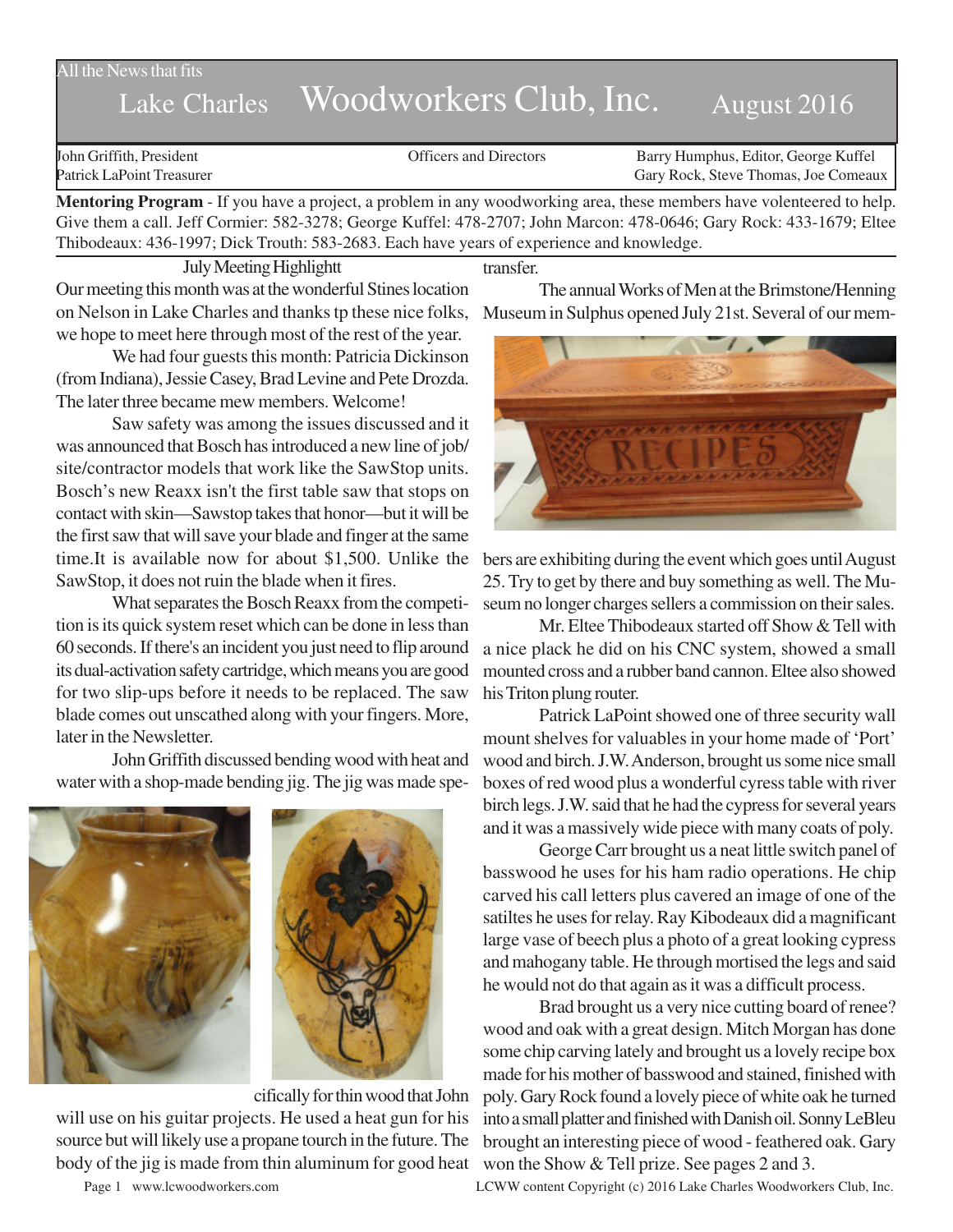#### SawStop Alternative --Bosch ReaXX

The great folks at SawStop did someting a few years ago that every woodworker needed -- a safe table saw and one that could not cut you. The technology is simple and the blade carries a very small electrical charge that continuously monitors for skin. If skin contacts the blade, the SawStop cartridge fires forcing the blade down into an aluminum block. This saves your soft parts but ruins the blade and you must replace the cartridge (\$70-\$100) and the blade (\$25-\$50).

The folks at Bosch have come up with a similar saw last month. It has two cartidges and saves your blade.

Both companies offer job site and contractor saws with the capability of nearly instant stop should the blade encounter skin.

The new Bosch 1041A table saw has a rip capacity of 25". You simply lift a red release lever on the front of the tool, slide the fence out to the right, and then lock it back down. The dual scale on the fence covers both positions so you can continue to make accurate cuts. The SawStop jobsite table saw has a similar rip capacity of 25.5", and setting the table is equally easy. On the Bosch 1041A, however, a movable outfeed gives you an additional 18-inches of support off the back of the saw—something not provided by SawStop in its jobsite model. This feature is also available as an attachment on the existing Bosch 4100 saw, but it comes standard on the Bosch ReaXX 1041A.

Where the Bosch 4100 stores the push stick behind the saw, making it a little difficult to get to, the Bosch 1041A places it right up front in a holster. That means you're more likely to use it. This is a great change for a saw that's emphasizing safety. SawStop stores it atop the location where the rip fence is placed, on the right side of the saw. It's nearly as easy to get to as the ReaXX table saw.

Tool storage on the SawStop JSS-MCA is brilliant. Adding to the convenient side storage is a tray that sits just under the table. In fact, my Bosch contractor saw has this same feature and why they did not do this with the new model. I have no idea.

It's accessible when you extend the table to full rip capacity and safely stores items like a replacement brake cartridge, blade, and miter guide. Bosch has all of its storage on the outside of the saw, and folks have to see whether it holds up to the bumps and drops associated with using a saw on a job site.

The one feature that really impresses about the SawStop JSS-MCA jobsite table saw in particular is its blade height adjust. SawStop uses a geared mechanism that lets you raise the blade the entire height with just one rotation.

That saves a ton of time and makes for a very simple action for setting your blade height. Even the blade angle adjust is simple, with a squeeze mechanism behind the height adjustment wheel that easily tilts the blade left or right—and a balanced trunnion means that the mechanism isn't fighting against you the whole time. Then, a fine adjust knob lets you dial it in for a more precise angle.

Interestingly my Bosch has a similar feature that was not included on the new ReaXX product.

with comparible technology and released their first unit just ReaXX table saw is the flesh detection technology. When Clearly, the main selling feature of this new Bosch comparing the Bosch ReaXX 1041A vs 4100 (the one I own) you have to understand that the ReaXX isn't a replacement to the 4100, but rather a high-tech saw that provides a number of useful and sought after safety features.

> That means that the real question and comparison becomes the Bosch ReaXX 1041A vs SawStop JSS-MCA as both are a premium product. With either the Bosch ReaXX 1041A or the SawStop table saw, you're going to pay a premium for safety. After comparing the two I can see some clear delineations, but it's going to take some closer inspection before we can render a clear verdict. The blade safety mechanism on the Bosch seems preferable, but I love the rip fence, blade height adjustment, and tool storage on the SawStop JSS-MCA. One thing is for sure, this is a difficult choice.

> Our wonderful and creative member Ray Kibodeaux purchased a SawStop saw some time ago and believes that this saw was a great purchase. I must agree. The safety of your softparts are critically important and Ray pointed out correctly that a trip to the ER to have a soft part put back or repaired would cost much more than the saw replacement parts for the firing of the unit.

> I discussed all of this with with my research psychologist spouse, perhaps suggesting that I should replace my current Bosch with one of these units. She is rather smart of course and suggested that I do further research on this issue.

> In reserach, there are what as known as Type I failures and Type II failures. For example a fire alarm going on indicating a fire when in fact there is no fire is a Type I failure. A Type II failure is a fire breaking out and the fire alarm does not ring.

> So if the unit fires when it should not (e.g., wet wood), is a Type I failure. That will cost you money for a replacement unit or blade or both. Worse of course is that it does not fire should your skin contact the blade.

> What we do not know from what SawStop and Bosch have done in their research is to test these two ideas and what may be the results of their reseach. *Barry Humphus*

Page 2 Lake Charles Woodworkers Club, Inc.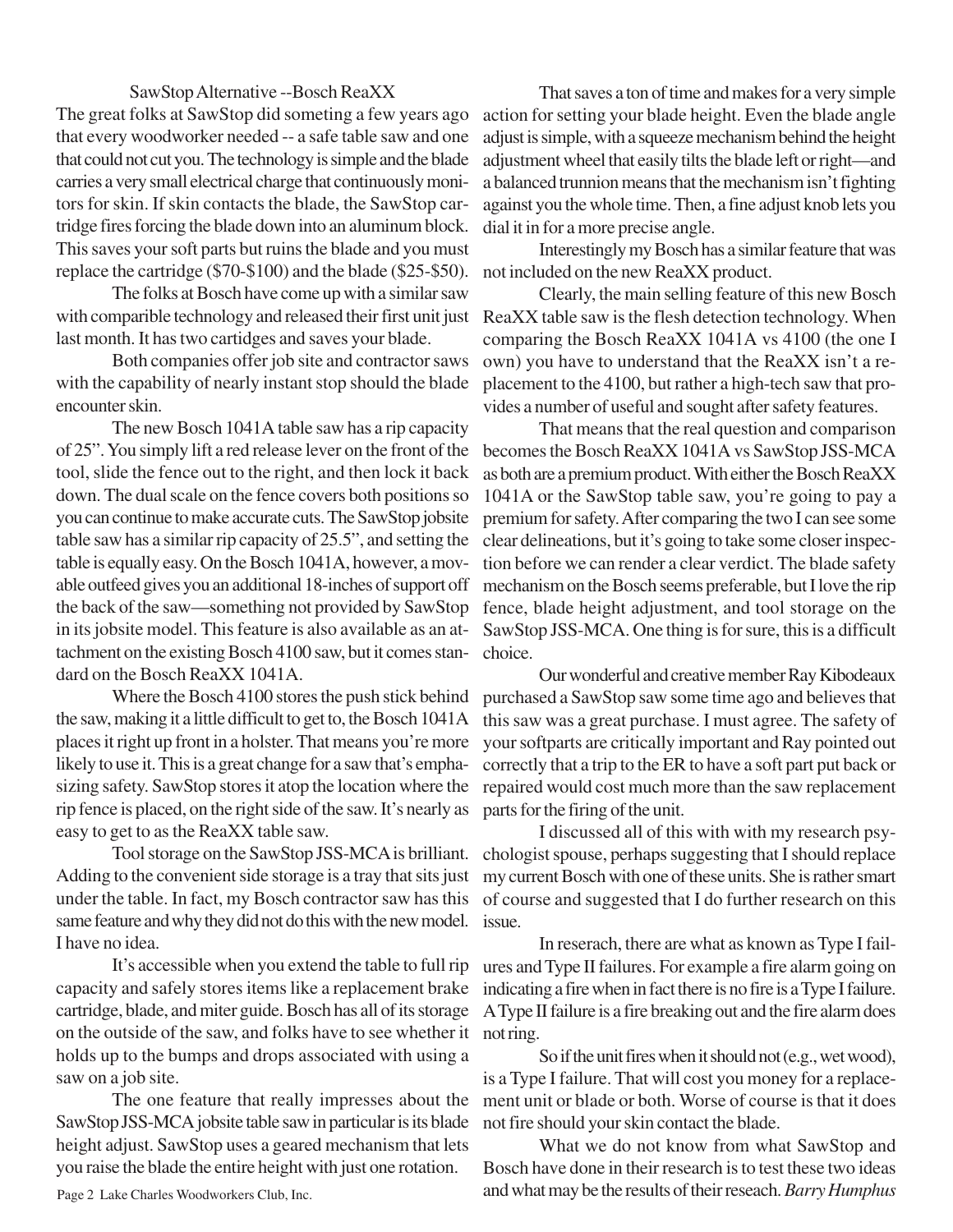## Router Collets

A collet is the steel sleeve that holds a router bit in a router. The collet works with the router shaft (connected directly to the motor) and the collet nut. Collets are machined to perfectly mate with the tapered recess in the end of the shaft and to hold a router bit with just enough clearance to slip the bit in and out when loose.

For the best grip, a router bit should be fully inserted into the collet and then backed out about 1/16" (leaving between 3/4" and 1" of the shaft in the collet). The gap allows the collet and bit to be pulled down as the nut is tightened. If the bit is bottomed out in the shaft before tightening, the bit has nowhere to move and the collet won't tighten properly.

Many routers have self-releasing collets that can



ASAMIST PAKT OF<br>THE BIT SHAME .<br>WHAN THE COLLET<br>INY TO REPLACE IT WE OF BOTH A Auto **.**<br>• Depicated<br>collets without<br>sleeves preferable



**COLLET IS OFTEN**<br>ATTACHED TO NUT<br>AS SAIGLE ASSEMBLY CONTACT ON BIT<br>SHAIR THAN MULTI-<br>SUT COLLINT

cause confusion when releasing a bit. These collets have a mechanical connection that holds the bit in the collet tightly, even after the nut has been loosened. As you continue to loosen the nut, the mechanical connection releases and the bit will then come loose.

As with most tools, parts that have metal-to-metal contact, or are in contact with dust and pitch, will wear over time or require maintenance. Worn, scratched, dirty or outof-round collets will not provide adequate holding power and can increase run-out and vibration. To extend the life of your collet, never tighten a collet without a bit in place. This can compress or deform the collet, leading to an improper fit on the bit.

Pitch and dust can build up in and on the collet, as well as in the recess of the shaft and inside the collet nut. A simple cleaning every so often will ensure a tight fit on the bit.

Clean the collet parts with a rag dampened with a cleaning solution such as Naptha. Use a small brush with either nylon or brass bristles to reach into close areas. These bristles will clean the collet without damaging the metal surfaces. Use #0000 steel wool or a synthetic scouring pad to remove burrs or nicks from the collet. Don''t use sandpaper as this will only add scratches to the collet.

A bronze cleaning brush commonly used for gun cleaning will also help smooth out damaged surfaces.



Coming Up . . . Saturday, August 13, 2016 at 9:00 A.M. Join us at the Stine's meeting room on Nelson Road in Lake Charles for coffee, donuts and great conversation and projects.